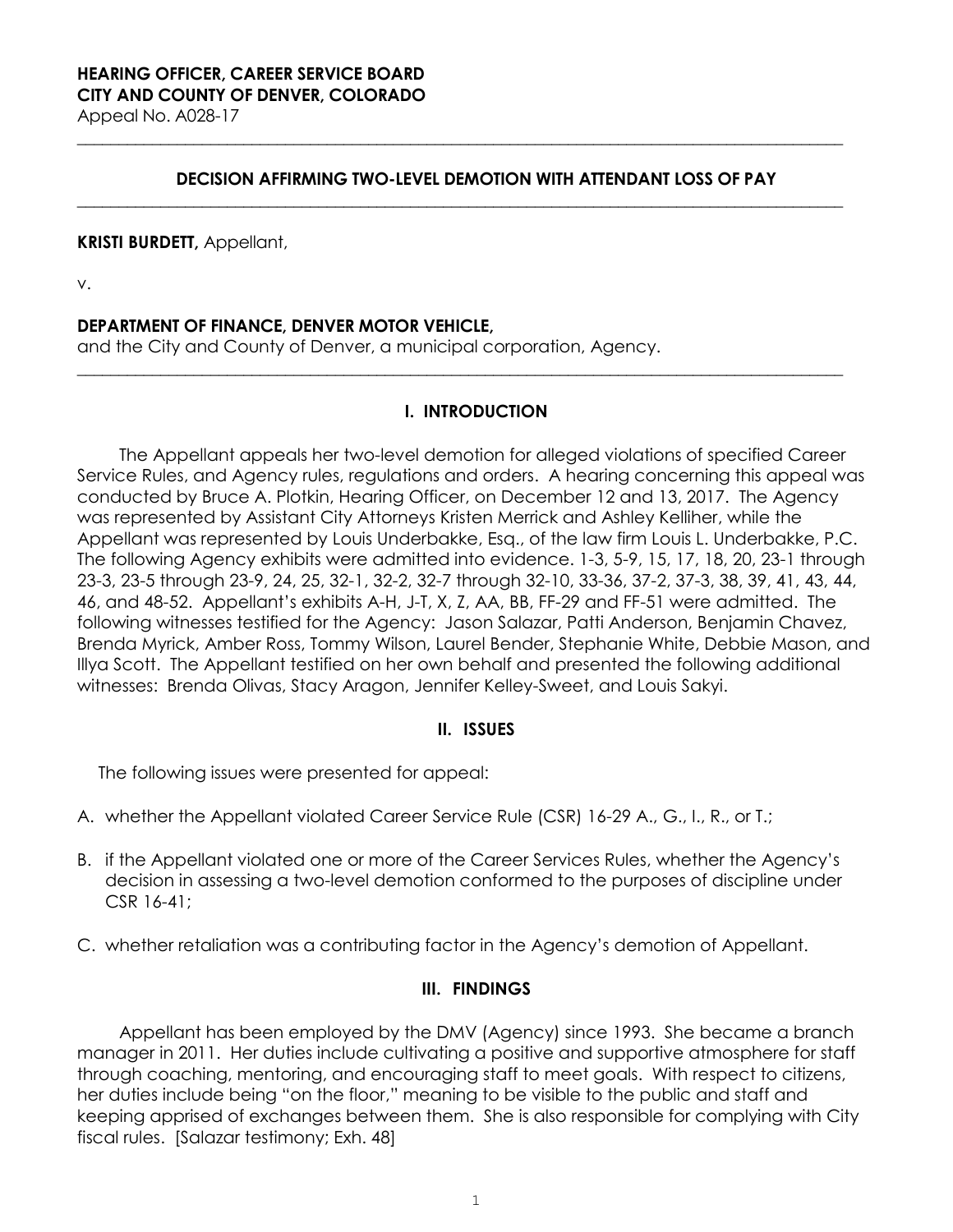The Agency served Burdett with a written reprimand in 2016 for demeaning conduct toward subordinates. [Exh. 1-2; Exh. 15; Exh. 48]. Burdett's supervisor developed a coaching plan to assist Burdett with her self-awareness and social skills, including providing exercises. Burdett met that plan with mixed results. [Exh. 25]. At the end of the plan in October 2016, subordinates reported Burdett did not spend any more time on the floor, and seemed unwilling to leave her office, even when it was very busy and subordinates needed assistance. That unwillingness resulted in subordinates having to go back and forth to Burdett's office resulting in additional wait times for customers. Moreover, subordinates were told only to look up the answer, and were refused training and time to prepare for required testing.

In January 2017, Burdett's supervisor met with Burdett to inform her that subordinates continued to report she was unwilling to assist on the floor, kept her door closed, did not support staff who feared going to her for help, and failed help a newer employee who was overwhelmed. Similar complaints were lodged in February by several subordinates.

On January 31, 2017, a staff member was given a \$20 bill as a tip from a customer. The employee immediately turned it in to Burdett, as required by the Agency's "Handling Monies Found in Offices" policy. Burdett responded by raising her eyebrows, groaning and complaining "now I have to turn it in and figure out how to deposit it," although Burdett attended a manager's meeting only two weeks earlier that addressed that very issue, and a recent policy notice had issued directly on point. No record was found of the deposit of the \$20 as required under the policy and fiscal accounting rules.

On March 2, 2017, Burdett's supervisor requested her to explain why no vehicle title audit had been submitted since February 15 as is required daily with 48-hour deadlines. Burdett blamed a subordinate although it was ultimately her responsibility to ensure the audits are completed timely, and she should have become aware of the noncompliance by February 21 for titles processed on February 16. The subordinate was new to that role, and part of Burdett's duties include to provide support, training and guidance.

On March 6, 2017, the same subordinate complained to Burdett's supervisors that Burdett provided no clear direction on daily duties or who should perform them, no training how to conduct title audits, and his concern that Burdett would retaliate for his complaint. The same day, Burdett was placed on investigatory leave.

As a result of the lack of audit compliance, customers did not receive timely titles to their vehicles, staff at Burdett's branch and at the processing center spent unnecessary time searching for missing documents, customers were forced to return to the branch to request permit extensions due to the delay in processing their titles, and car dealers and banks received complaints from customers about their missing and untimely titles.

Also, during the investigation, the Agency discovered forms on Burdett's desk that should have been scanned into the data base daily, and also discovered a year tab and license plate that had no processing history to track their ownership or status. Although it was her responsibility, Burdett failed to take any action on 93 of 94 tabs and 45 registration receipts. The failure to process those items could have resulted in customers with incorrect or missing tabs being stopped by police and having their vehicles impounded. Burdett refused to provide study time for a subordinate to pass probation timely. A total of 10 employees complained about Burdett's conduct.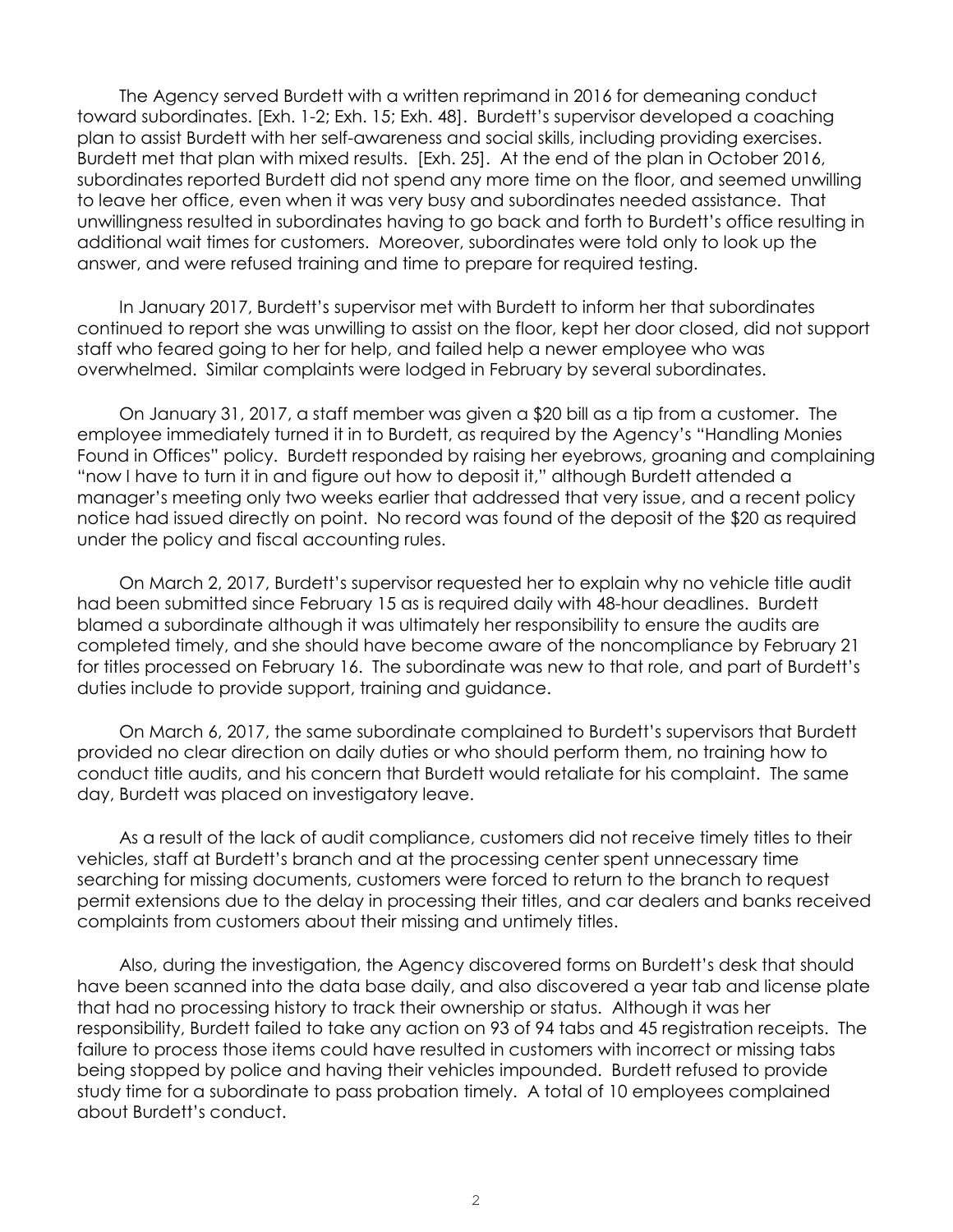A meeting in contemplation of discipline was held on April 25, 2017. Burdett attended with her attorney. On May 4, 2017, the Agency served Burdett with a notice of involuntary demotion with attendant loss of pay, effective May 8, 2017. This appeal followed timely on May 19, 2017.

# **IV. ANALYSIS**

# **A. Jurisdiction and Review.**

Jurisdiction is proper under CSR 19-10 A.1.c., as the direct appeal of a demotion. I am required to conduct a de novo review, meaning to consider all the evidence as though no previous action had been taken. Turner v. Rossmiller, 532 P.2d 751 (Colo. App. 1975).

# **B. Burden and Standard of Proof.**

The Agency retains the burden of persuasion, throughout the case, to prove Burdett violated one or more cited sections of the Career Service Rules, and to prove its decision to demote Burdett two levels complied with CSR 16-41. Burdett retains the burden of persuasion to prove the Agency engaged in unlawful retaliation. A preponderance of the evidence standard applies to each party's claim.

# **C. Career Service Rule Violations.**

## **1. CSR 16-29 A. Neglect of duty or carelessness in performance of duties and responsibilities.**

To sustain a violation under CSR 16-29 A., the Agency must establish that Burdett failed to perform a known duty. In re Gomez, CSA 02-12 (5/14/12), citing In re Abbey, CSA 99-09, 6 (8/9/10). The Agency's potential claims under this rule were also alleged under other, more specific duties, below. Consequently, no separate violation is found hereunder.

## **2. CSR 16-29 G.1. Failing to meet established standards of performance including either qualitative or quantitative standards.**

As it pertains to the following:

### **PEP**

**Section 1 – Duties: Management and Leadership. Cultivate a positive and supportive atmosphere with administration, peers, citizens and subordinates. Motivates, coaches, mentors, and encourages staff to meet agency expectations and objectives. Actively promoting teamwork and professionalism in interactions with citizens, stakeholders and peers. Exhibits subject matter expertise as related to daily work, technical applications, fiscal processing, and all responsibilities. Constant managerial observations are done alone with the leadership staff by being "on the floor," thus making continual awareness to both the public and the staff that management's priority is the customer experience. Being "on the floor" affords management the opportunity to keep in tune to the messages and exchanges between staff and the citizens.**

An extraordinary number of subordinates were fearful of Burdett, avoided approaching her, were belittled by her and, when approaching her even for urgent matters, were ignored, belittled, or rebuffed. [Salazar testimony; Anderson testimony; Chavez testimony; Myrick testimony; Ross testimony; Wilson testimony; Bender testimony; White testimony; Scott testimony;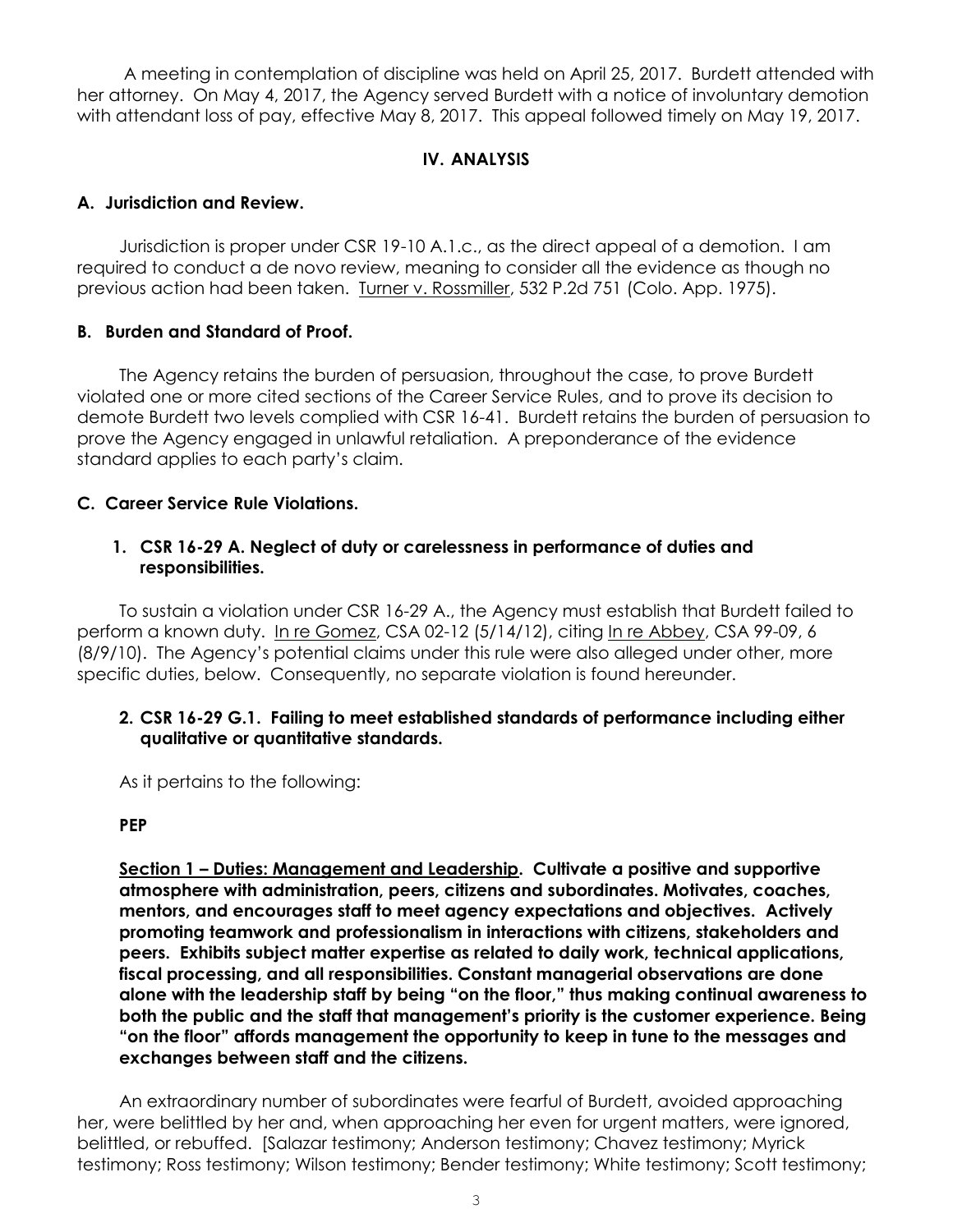Exhibits 10; 11; 13; 14; 16; 17; 21; 22]. Many complained Burdett refused to help on the floor even when they were extremely busy. [Chavez testimony; Myrick testimony; Bender testimony; Mason testimony; Scott testimony; Salazar testimony; Ross testimony].

Other than Burdett's unsubstantiated conclusion that these employees conspired against her, she provided no legitimate basis to rebut their credibility. Her actions undermined the obligation to provide and promote a positive and supportive atmosphere, and to coach, mentor and encourage her staff to meet agency expectations. Her acknowledged reluctance and widely-observed refusals to assist on the floor, [see paragraph immediately above], demonstrated a lack of professionalism, and led to multiple incidents of poor customer service.

Burdett provided testimony of several witnesses who found her accessible, [Aragon testimony; Kelley-Sweet testimony; Sakyi testimony]. <sup>1</sup> Their testimony was consistent with frequent complaints that Burdett had favorites, [Sakyi cross-exam] and did not undermine the credibility of the many witnesses to her abuse.

Deputy Director Salazar, whose credibility was not impeached, and had no reason to undermine Burdett, testified extensively as to the large number of complaints he received about Burdett's comportment, and his ongoing, but failed attempts to coach her and provide several opportunities for her to improve. This claim is proven by a preponderance of the evidence.

Separately, the Agency claimed Burdett was responsible for training and supporting new employees but failed to do so. The Agency alleged new employee Tommy Wilson was inconsistent in his audits and continued to make serious mistakes. Due to Burdett's failure to support him, Wilson's probation was required to be extended. Another new employee, Kenny Edwards, also struggled with timely processing and received little or no training from Burdett. Due to Burdett's denying Edwards time for training, his probation was extended through no fault of his own, in violation of Burdett's PEP standard above. This claim, that Burdett failed to support her staff, is also proven by preponderant evidence.

The Agency's third allegation under this PEP standard was also based on Burdett's failure to support staff. Edwards provided over 100 unprocessed license plate tabs title receipts to Burdett dating back several months which were required to be processed within 48 hours. Burdett processed one of them and ignored the rest. The failure to link tabs and registrations could result in a citation to a driver who is pulled over and shows a registration that does not match the license plate tab. [Mason testimony]. Burdett's failure to oversee the unmatched tabs and registrations placed citizens in jeopardy of having holds placed on their driver's licenses. Consequently, Burdett failed to assist subordinates to meet Agency objectives in violation of this rule.

### **3. CSR 16-29 I. Failure to maintain satisfactory working relationships with co-workers and other individuals the employee interacts with as part of her job.**

Salazar received so many complaints about Burdett that he thought he might have to replace the entire office. [Salazar testimony]. Subordinates came to him crying, unable to eat, and threatening to quit. He found their complaints credible, including those of Chavez, Padilla, Myric, Ross, Shultz and Edwards. [*Id*].

L,

<sup>&</sup>lt;sup>1</sup> Another witness for Burdett, Brenda Olivas, did not provide testimony relevant to this claim regarding Burdett's actions and behavior. Even the three witnesses in her favor at best claimed Burdett is misunderstood. Kelley-Sweet did not even work under Burdett at the Tremont location, where all the complaints arose. Sakyi's "endorsement" of Burdett was that he got along with her, even while acknowledging the myriad complaints about her by others.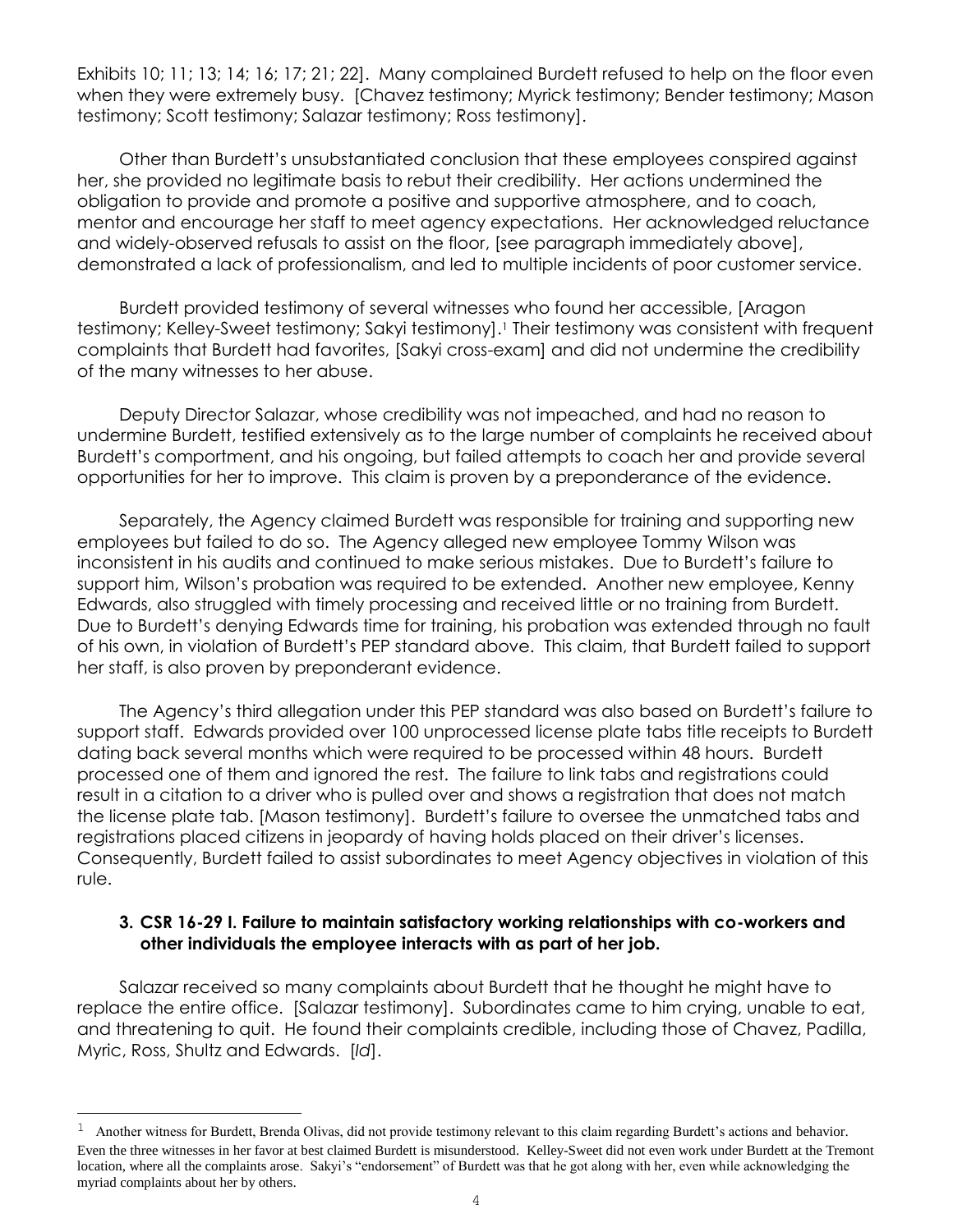Credible complaints by subordinates included restrictions on going to the bathroom, [Ross testimony], telling a subordinate "shut your mouth," [Id.], physically blocking a subordinate as if to fight, [Salazar cross-exam], and telling subordinates to "look it up yourself" instead of assisting or guiding them. The aforementioned conduct establishes a violation of CSR 16-29 I.

## **4. CSR 16-29 R. Conduct which violates the Career Service Rules, the City Charter, the Denver Revised Municipal Code, Executive Orders, written departmental or agency regulations, policies or rules, or any other applicable legal authority.**

As it pertains to the following:

**Fiscal Rule 3.4 – Receipts and Deposits/Cash Handling. All receipts arising from the collection of taxes, licenses, fees, fines, penalties, forfeitures or from any other source whatsoever by any officer or employee of the City and County or any department thereof in their official capacity or during the performance of any official duty, must be processed in accordance with procedures established by the Manager of Finance.**

**Exceptions to this rule must be documented and approved by the Manager of Finance.**

**The Department of Motor Vehicles (DMV) "Handling Monies Found in Offices" policy states "Any spare change or miscellaneous funds should be turned into management immediately. This must be done in the business date that the monies are found."**

**"State/Pulled Rejects" procedure: Step 3 – Branch Manager, Supervisor or Clerk III will make the determination as to action needed per stated reject reason on the date received or within 24 hours.** 

On January 31, 2017, a customer gave a \$20 tip to a staff member. [Exh. 1-7; Exh. 41]. In accordance with Agency policy, the staff member turned it in to Burdett who was responsible to account for the money. There was no subsequent record as to the disposition of the \$20.

Burdett claimed she did not recall receiving the \$20 tip from her subordinate, however security video recorded the employee accepting the customer's money, leaving her station, and going to Burdett's office at the time the employee stated. The preponderance of evidence establishes the receipt of a \$20 tip; as branch manager, Burdett was responsible to account for it under the above fiscal accounting rule [see also Exh 35; 36]. Her failure to do so was a violation of Fiscal Rule 3.4.

## **5. CSR 16-29 T. Conduct which is or could foreseeably (1) be prejudicial to the good order and effectiveness of the department or agency; (2) bring disrepute on or compromises the integrity of the City.**

The same evidence which established Burdett's abuse of subordinates also establishes the good order and effectiveness of the Tremont DMV branch was prejudiced thereby, in violation of CSR 16-29 T.

In addition, Burdett failed to complete required audits of vehicle titles between February 15, 2017 and March 2, 2017 in violation of Agency requirements to complete title audits daily, with 48-hour deadlines. Burdett claimed she delegated that task to a subordinate who failed to complete the audits, [Exh. 1-8; Burdett testimony], but it was ultimately Burdett's responsibility to account for the titles. Her failure to do so was prejudicial to the effectiveness of the Agency in violation of CSR 16-29 T.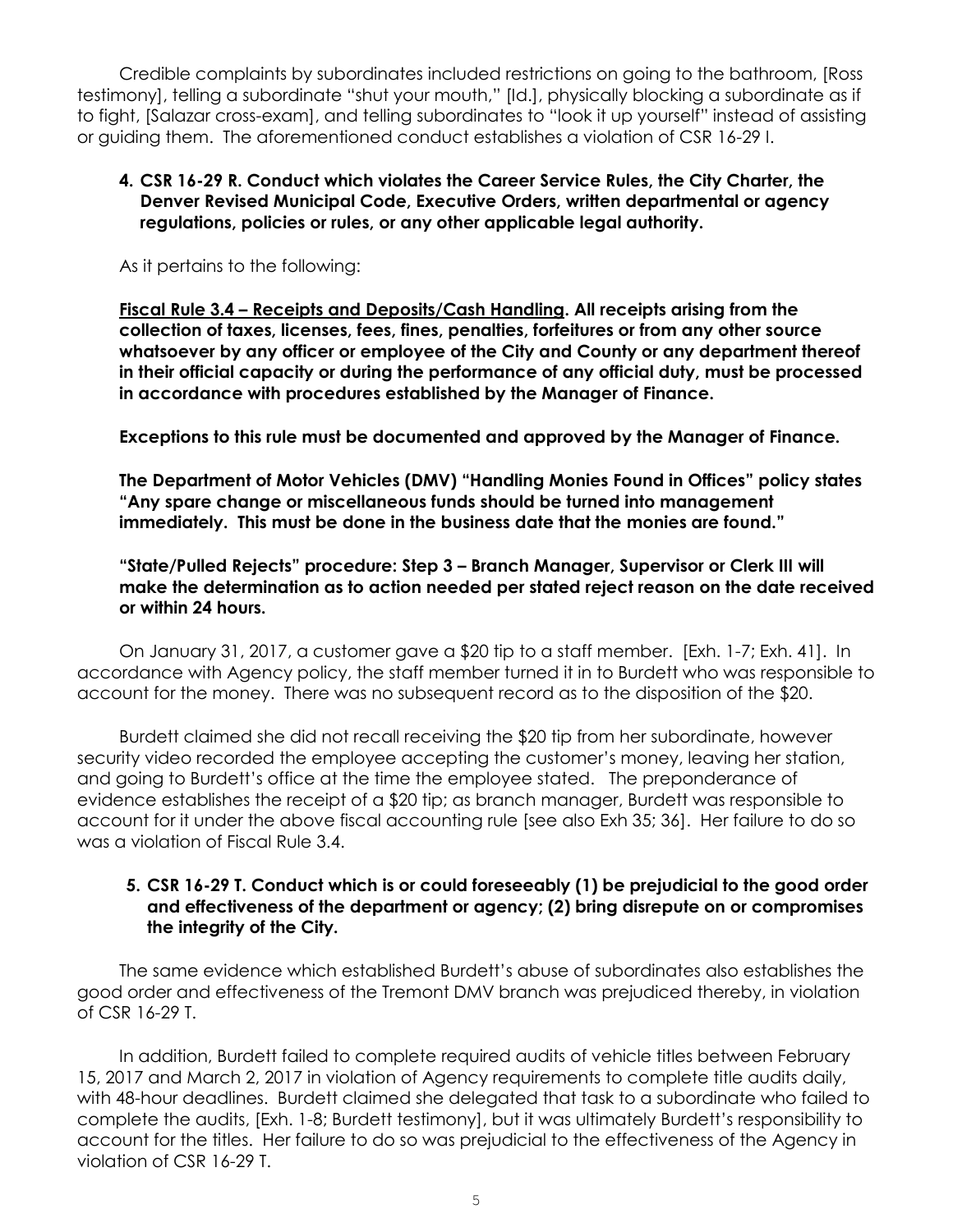With respect to the Agency's "state/pulled rejects" claim, the notice of discipline alleged that, while Burdett was on investigatory leave, Salazar found 11 state-rejected vehicle title determinations on Burdett's desk that dated to January 2017 and had not been processed within 24 hours as required by policy. He assigned them to another branch manager to resolve, since Burdett left no indication what issues were pending. As a result of Burdett's lack of oversight, customers did not receive their titles timely, excessive time was spent by the Processing Center and other branch personnel to search for missing documentation, customers were obliged to make additional visits to the branch to request extensions of temporary permits due to the delay in processing their titles, and vehicle dealers and banks received complaints from customers about their titles.

Burdett replied that she was unable to process these documents because the Agency required her to be on the floor during peak times, leaving insufficient time to process the staterejected titles. She also claimed she had been working on those rejects on March 6 when she was placed on investigatory leave, and some of the rejects came in when she was out on FMLA leave. [Appellant's Amended Pre-Hearing Statement].

Even assuming the facts were as claimed, Burdett's response fails to explain why all the rejected titles were not processed within 24 hours, as required by the Agency's policy, above. Moreover, she did not request assistance to process them, and did not mention her illness and inferably-overloaded work days until after the notice of discipline issued, raising additional credibility problems in her response. This claim is also proven by a preponderance of the evidence.

## **D. Appellant's Retaliation Claim.**

A retaliation claim requires Burdett to establish (1) she engaged in a protected activity; (2) the Agency took an action that a reasonable employee would have found materially adverse; and (3) there is a causal connection between the protected activity and the adverse action. In re Koonce, CSB 36-13 (10/16/14); Metzler v. Federal Home Loan Bank of Topeka, 464 F. 3d 1164 (10th Cir. 2006).

Burdett's claimed protected activities, according to her appeal document, were "assisting the city in the investigation of complaints, filing an appeal of previous disciplinary action and contacting Cary Kennedy, CFO Deputy, with these concerns." [Appeal]. Burdett explained the Agency director saw her going into Kennedy's office without any evidence the Director was even aware of the topic of conversation. [Appellant Amended Pre-Hearing Statement, p. 4]. Burdett did not state what she discussed with Kennedy. No protected activity was stated. Consequently, no adverse action that relates to a protected activity can be established.

Next, Burdett claimed she received a "below expectations" annual work review [PEPR] in 2015, two months after her previous five-day suspension was reversed. The gap between the 2015 reversal of Burdett's suspension and the current discipline<sup>2</sup> is too remote to establish a causal connection between them. Anderson v. Coors Brewing, 181 F.3d 1171, 1179 (10<sup>th</sup> Cir. 1999).

The critical inquiry of the third element of retaliation is whether Burdett demonstrated the adverse action occurred under circumstances which give rise to an inference of retaliation. Temporal proximity is a relevant circumstance only if the adverse action followed very closely after the protected activity, which is, very evidently, not the situation here. Anderson. In addition, Burdett waived any claim she may have had. She stated she considered filing a

L

<sup>&</sup>lt;sup>2</sup> Burdett's "below expectations" claim from 2015 is not an issue in the current case.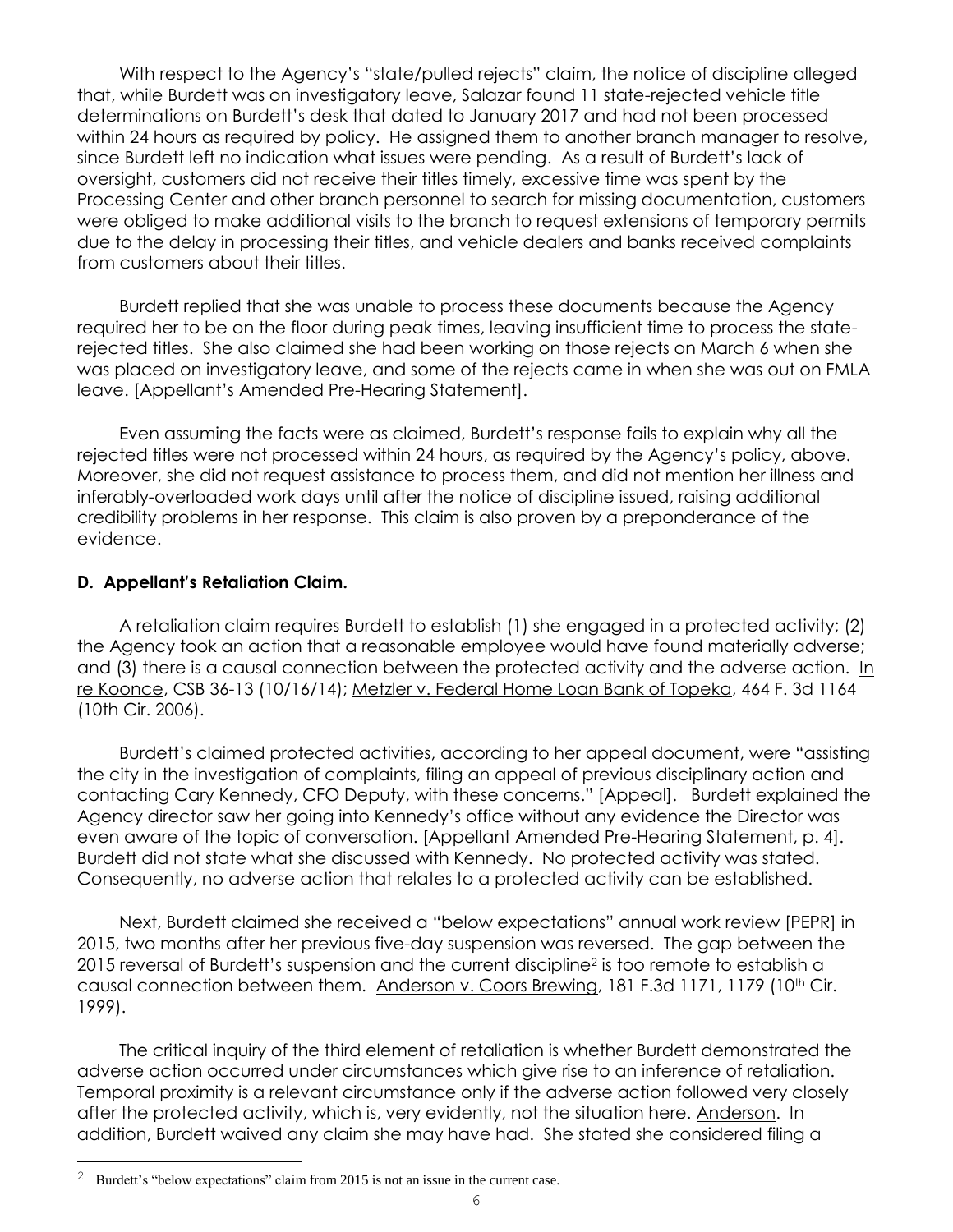retaliation claim at the time, but dropped it "because it was too stressful for me at that time." [Appellant Amended Pre-Hearing Statement, p. 5]. None of the other statements in Burdett's Amended Pre-Hearing Statement establish an element of retaliation.

Even if Burdett had established her retaliation claim, under the burden-shifting analysis of McDonnel Douglas Corp v. Green, 411 U.S. 792 (1973), there was abundant evidence that the Agency had a legitimate basis to discipline Burdett for her misconduct, as established above.

At hearing, Burdett advanced no other credible basis for her retaliation claim. She claimed she was denied an impartial hearing officer at her pre-disciplinary meeting, but no hearing officer is required at that stage of the process. She disagreed with her prior work reviews and Performance Improvement Plans and completed one of them early, but neither statement alleges an element of a retaliation claim. She disagreed with a prior verbal reprimand, but her disagreement is not a protected activity. She claimed a prior supervisor retaliated against her, but acknowledged he was not involved in the current discipline [Burdett cross-exam]. Finally, Burdett disagreed with the Agency's prior assessments of her interactions with subordinates despite overwhelming evidence to the contrary. In short, Burdett failed to prove her demotion was retaliatory.

## **V. DEGREE OF DISCIPLINE**

The purpose of discipline is to correct inappropriate behavior if possible. Appointing authorities are directed by CSR 16-41 to consider the severity of the offense, an employee's past record, and the penalty most likely to achieve compliance with the rules. CSR 16-41. The measure of these considerations is whether the penalty assessed is within the range of penalties that could be imposed by a reasonable and prudent administrator, or is clearly excessive. In re Ford, 48-14A, 8 (CSB 9/17/15).

### **A. Seriousness of the proven offenses.**

Burdett's attitude, actions, and lack of support for her staff, created a highly toxic work environment for many of her subordinates. Her purposefully demeaning words, actions and failure to support her staff were antithetical to her role as manager and supervisor. A suspension or single-level demotion would have left her in a position of authority over some subordinates after she repeatedly demonstrated an inability to maintain an attitude of support and encouragement of subordinates, and even continued to blame them for her own rule violations.

The Agency could have terminated Burdett's employment for her actions and hostility, but found her technical competence was solid. The Agency's determination to retain Burdett's employment so that it could continue to benefit from her technical competence, while revoking her supervisory duties, was within the range of alternatives available to a reasonable administrator. [In re Ford, CSB 48-14A, 8 (9/17/15)].

### **B. Prior Record.**

Burdett's disciplinary history included a verbal reprimand on July 2, 2014 and a written reprimand on June 2, 2016. She had several prior coaching and counselling sessions concerning her behavior toward subordinates and customers, and a formal "Action Plan" established on August 31, 2016, which was intended to correct Appellant's behavior. [Exh. 25]. Each time, Burdett improved for a short time, then reverted to her hostile and unsupportive ways, and displaying evident favoritism.